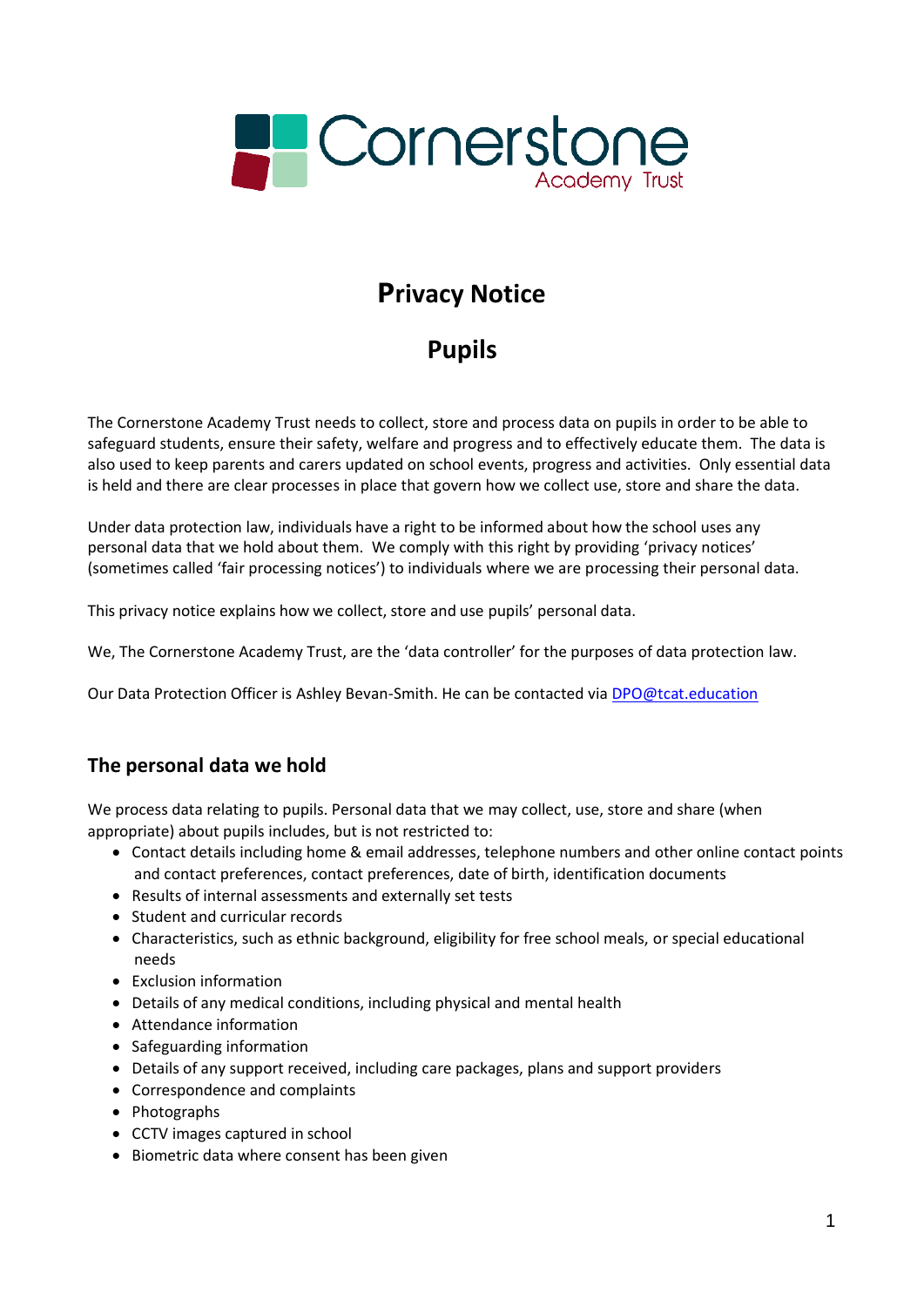## **Why we use this data**

The purpose of processing this data is to help us govern the Trust, including to:

- To communicate with parents and carers about relevant school business
- To support student learning
- To monitor and protect student welfare
- To provide appropriate pastoral care
- Administer admissions and waiting lists
- Monitor and report on student progress
- Track how well the school and Trust is performing
- Protect the assets of the Trust
- Carry out research
- Comply with the law regarding data sharing

### **Our lawful basis for using this data**

We only collect and use personal information about pupils when the law allows us to. Most commonly, we use it where we need to:

- Comply with a legal obligation **Article 6 (c) Legal obligation**
- Carry out a task in the public interest **Article 6 (e) Public Task**

Some information we process will be Special Category data under **Article 9**. We will rely on the legal basis of **Article 9 (g):** processing is necessary for reasons of substantial public interest.

Less commonly, we may also use personal information about you where:

- You have given us consent to use it in a certain way
- We need to protect your vital interests (or someone else's interests) eg in a life or death situation
- We have legitimate interests in processing the data eg where processing is necessary for the performance of a task carried out in the public interest or in the exercise of official authority vested in the controller as a publically funded education establishment.

Where you have provided us with consent to use your data, you may withdraw this consent at anytime. We will make this clear when requesting your consent and explain how you go about withdrawing consent if you wish to do so.

Some of the reasons listed above for collecting and using personal information about you overlap, and there may be several grounds which justify the Trust/school's use of your data.

# **Collecting this information**

While the majority of information we collect about pupils is mandatory, there is some information that parents & carers can choose whether or not to provide to us.

Whenever we seek to collect information about pupils, we make it clear whether it this information must be provided (and, if so, what the possible consequences are of not complying), or whether there is a choice.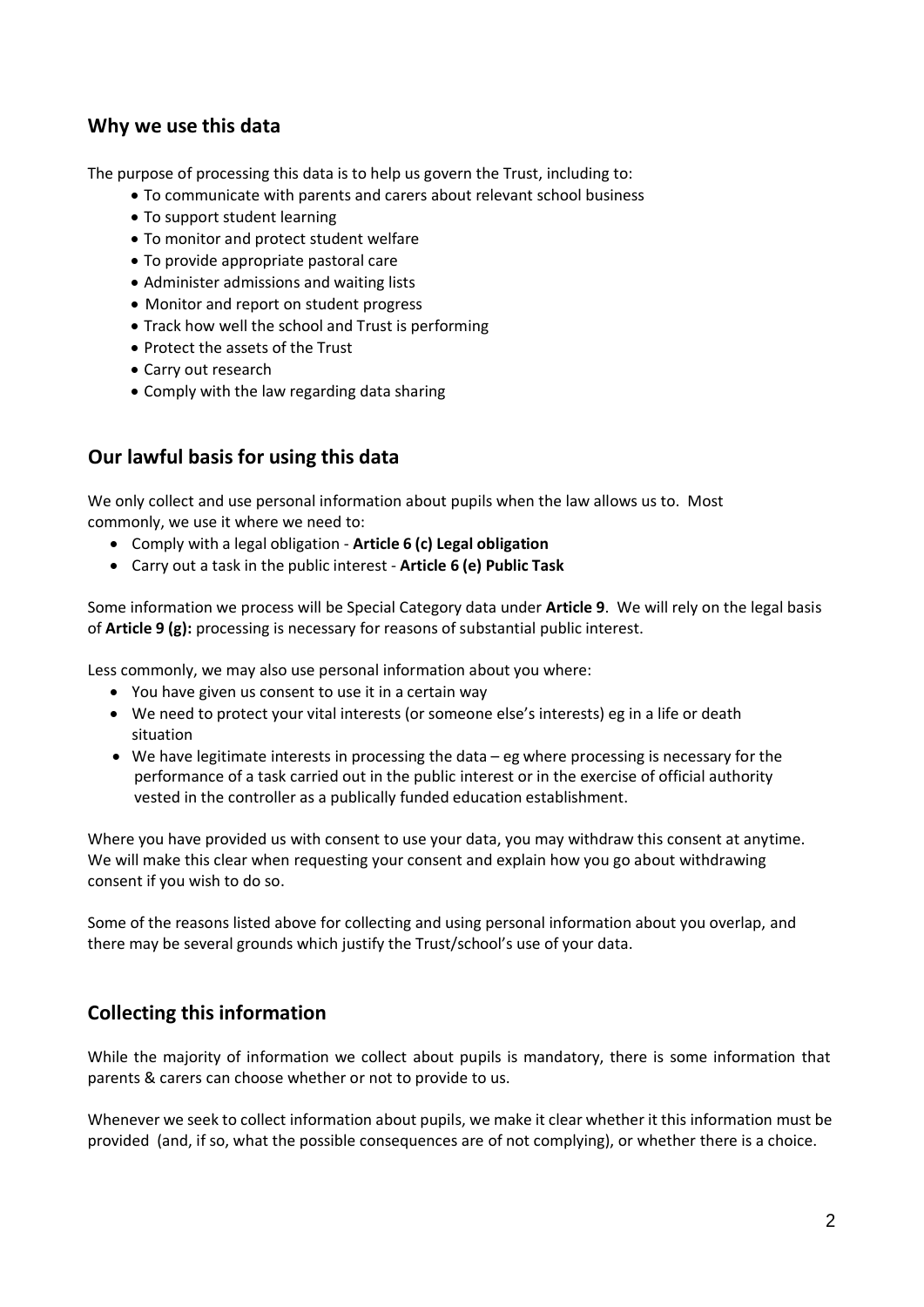### **How we store this data**

Data stored in paper format is kept securely and is accessible only by the appropriate teachers and administrative staff who have a legitimate need to access your data. Data in electronic format is kept in a secure area on the Trust systems.

Once your involvement with the Trust has ended, we will retain this file and delete the information in it in accordance with our record retention schedule/records management policy.

### **Data sharing**

We do not share information about pupils with any third party without consent unless the law and our policies allow us to do so.

Where it is legally required, or necessary (and it complies with data protection law) we may share personal information about students with:

- Our local authority to meet our legal duties to share certain information such as concerns about students' safety and exclusions
- The Department for Education to comply with the legal requirements as this data sharing underpins school funding, educational policy and funding
- Police forces, courts, tribunals and security services to comply with the relevant laws
- Health and social welfare organisations to help look after the health and wellbeing of students
- Our payment service providers to allow you to pay for meals, trips resources and activities
- Providers of electronic learning resources to allow you to use their resources in class and at home

### **Transferring data internationally**

Where we transfer personal data to a country or territory outside the European Economic Area, we will do so in accordance with data protection law.

# **Your rights**

#### **How to access personal information we hold about you.**

Individuals have a right to make a **Subject Access Request (SAR)** to gain access to personal information that the school holds about them.

If anyone makes a SAR, and if we do hold relevant information about that subject, we will:

- Give a description of the information we hold
- Explain why we are holding and processing it, and how long we will keep it for
- Explain where we got it from, if not from the subject or their parent or carer
- Explain who it has been, or will be, shared with
- Advise whether any automated decision-making is being applied to the data, and any consequences of this
- Provide a copy of the information in an intelligible form

The subject may also have the right for their personal information to be transmitted electronically to another organisation in certain circumstances.

If you would like to make a request, please contact our data protection officer, [Ashley Bevan-Smith](mailto:DPO@tcat.education)